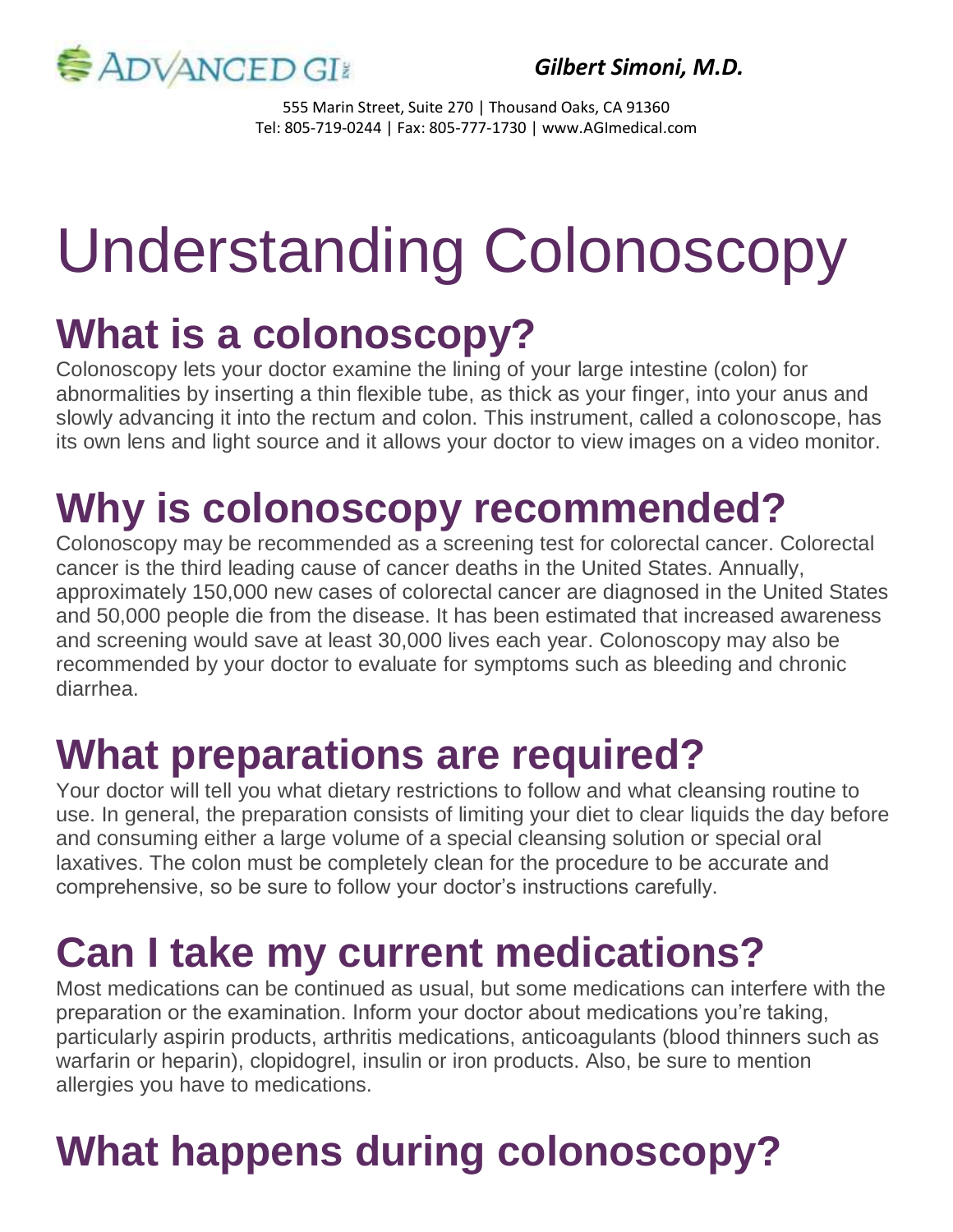Colonoscopy is well-tolerated and rarely causes much pain. You might feel pressure, bloating or cramping during the procedure. Typically, your doctor will give you a sedative or painkiller to help you relax and better tolerate any discomfort. You will lie on your side or back while your doctor slowly advances a colonoscope along your large intestine to examine the lining. Your doctor will examine the lining again as he or she slowly withdraws the colonoscope. The procedure itself usually takes less than 45 minutes, although you should plan on two to three hours for waiting, preparation and recovery. In some cases, the doctor cannot pass the colonoscope through the entire colon to where it meets the small intestine. Your doctor will advise you whether any additional testing is necessary.



#### **What if the colonoscopy shows something abnormal?**

If your doctor thinks an area needs further evaluation, he or she might pass an instrument through the colonoscope to obtain a biopsy (a small sample of the colon lining) to be analyzed. Biopsies are used to identify many conditions, and your doctor will often take a biopsy even if he or she doesn't suspect cancer. If colonoscopy is being performed to identify sites of bleeding, your doctor might control the bleeding through the colonoscope by injecting medications or by cauterization (sealing off bleeding vessels with heat treatment) or by use of small clips. Your doctor might also find polyps during colonoscopy, and he or she will most likely remove them during the examination. These procedures don't usually cause any pain.

#### **What are polyps and why are they removed?**

Polyps are abnormal growths in the colon lining that are usually benign (noncancerous). They vary in size from a tiny dot to several inches. Your doctor can't always tell a benign polyp from a malignant (cancerous) polyp by its outer appearance, so he or she will usually remove polyps for analysis. Because cancer begins in polyps, removing them is an important means of preventing colorectal cancer.

# **How are polyps removed?**

555 Marin Street, Suite 270 | Thousand Oaks, CA 91360 Tel: 805-719-0244 | Fax: 805-777-1730 | www.AGImedical.com